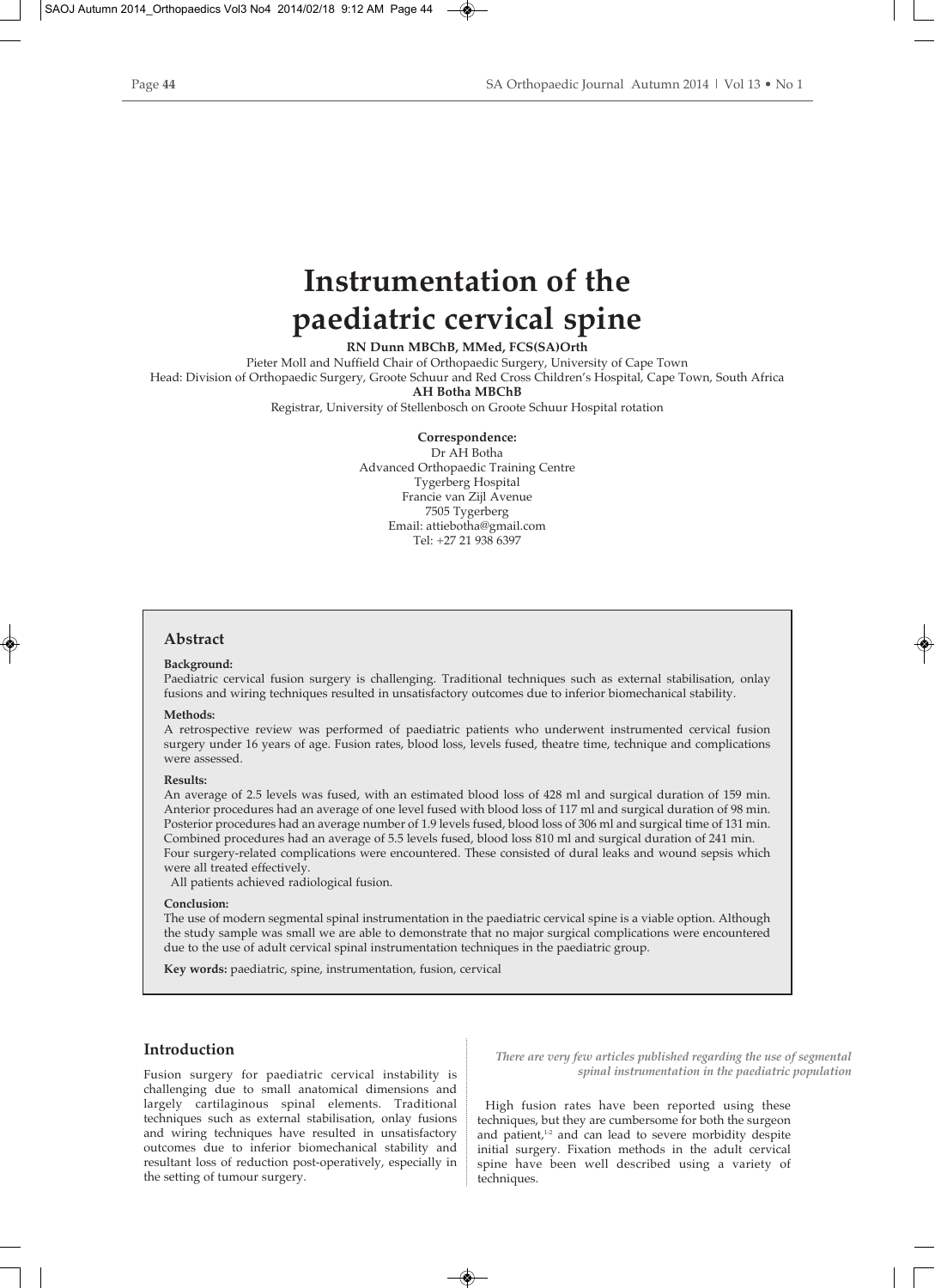Surgeons are well aware of the various fixation points which can be safely employed during surgery of the cervical spine in adults.3-6 Anatomical studies of paediatric thoracic and lumbar morphology have been performed, but studies specifically pertaining to the paediatric cervical spine anatomy have been scarce.<sup>7.9</sup> There are very few articles published regarding the use of segmental spinal instrumentation in the paediatric population.<sup>10-11</sup>

# **Materials and methods**

Following Institutional Ethics committee approval (HREC 525/2011), a retrospective review of paediatric patients who underwent cervical surgery in our hospital group was performed.

The senior author's database was interrogated for patients who underwent instrumented cervical surgery younger than age 16 years over a 10-year period 2001 to 2011.

Case notes and imaging were reviewed. Demographic data, pathology, surgical technique employed, intra- and post-operative data, and complications encountered were recorded.

Radiographic review was done of all the patients and included pre- and post-operative X-rays as well as CT and MRI scans if performed.

Fusion was assessed by means of X-ray evaluation at regular post-operative intervals. The fusion mass, absence of peri-screw lucency and motion on dynamic views were studied.

Sixteen patients were identified for inclusion in the study. All surgery was performed by the senior author. The median age at surgery was 8 years with a range from 3 months to 16 years. Ten were male and six female.

The underlying aetiology included five acute trauma cases, three spinal tuberculosis, six congenital abnormalities and two tumours (*Table I*). Three anterior and eight posterior procedures were performed, with the remaining five constituting combined procedures. The combined cases were one trauma, one tumour and three for spinal tuberculosis. The average number of levels fused was 2.4 (range 2–5).

# **Results**

With regard to levels fused, there were two five-level fusions, two four-level fusions, one three-level fusion, seven two-level fusions and five single-level fusions.

The average surgical duration was 159 min (range 70–295 min) and blood loss ranged from 50 to 1 300 ml, with an average loss of 428 ml. The two extreme blood losses of 1 300 and 1 200 ml were due to tumour resections.

## **Anterior-only cases**

Three anterior cases were performed due to traumatic conditions. The ages of the patients ranged from 8 and 16 years. Anterior plating was performed utilising the narrow Synthes CSLP plate (*Figure 1*) in two cases and a small fragment screw for a type 2 dens fracture. The average blood loss in the anterior procedures was 117 ml (range 50–250 ml) and surgical time 98 min (range 70–135 min). Autograft was harvested from the iliac crest in two cases.

| Table I: Aetiology |        |                                             |
|--------------------|--------|---------------------------------------------|
| Anterior           | З<br>. | Trauma                                      |
| <b>Posterior</b>   | h      | Trauma<br>Congenital<br>Malignancy          |
| Combined           |        | <b>Tuberculosis</b><br>Malignancy<br>Trauma |



*Figure 1: ACDF for unifacet dislocation*

## **Posterior-only cases**

Posterior surgery was performed for a variety of disorders. A variety of fixation techniques was utilised as tabulated (*Table II*). For all the cases the Synthes Axon instrumentation was used (*Figures 2–4*). The 3.5 mm polyaxial head screw was used along with the 4 mm rod.

Fixation techniques varied between lateral mass, pedicle, isthmic and translaminar screws. This was largely based on safety with regard to the vertebral artery. Lateral mass was used from C3–6 and pedicle screws in C2 and C7.

| <b>Table II: Posterior fixation techniques</b> |       |  |
|------------------------------------------------|-------|--|
| <b>Fixation techniques</b>                     | Total |  |
| Occiptocervical                                |       |  |
| Atlantoaxial                                   |       |  |
| Subaxial                                       |       |  |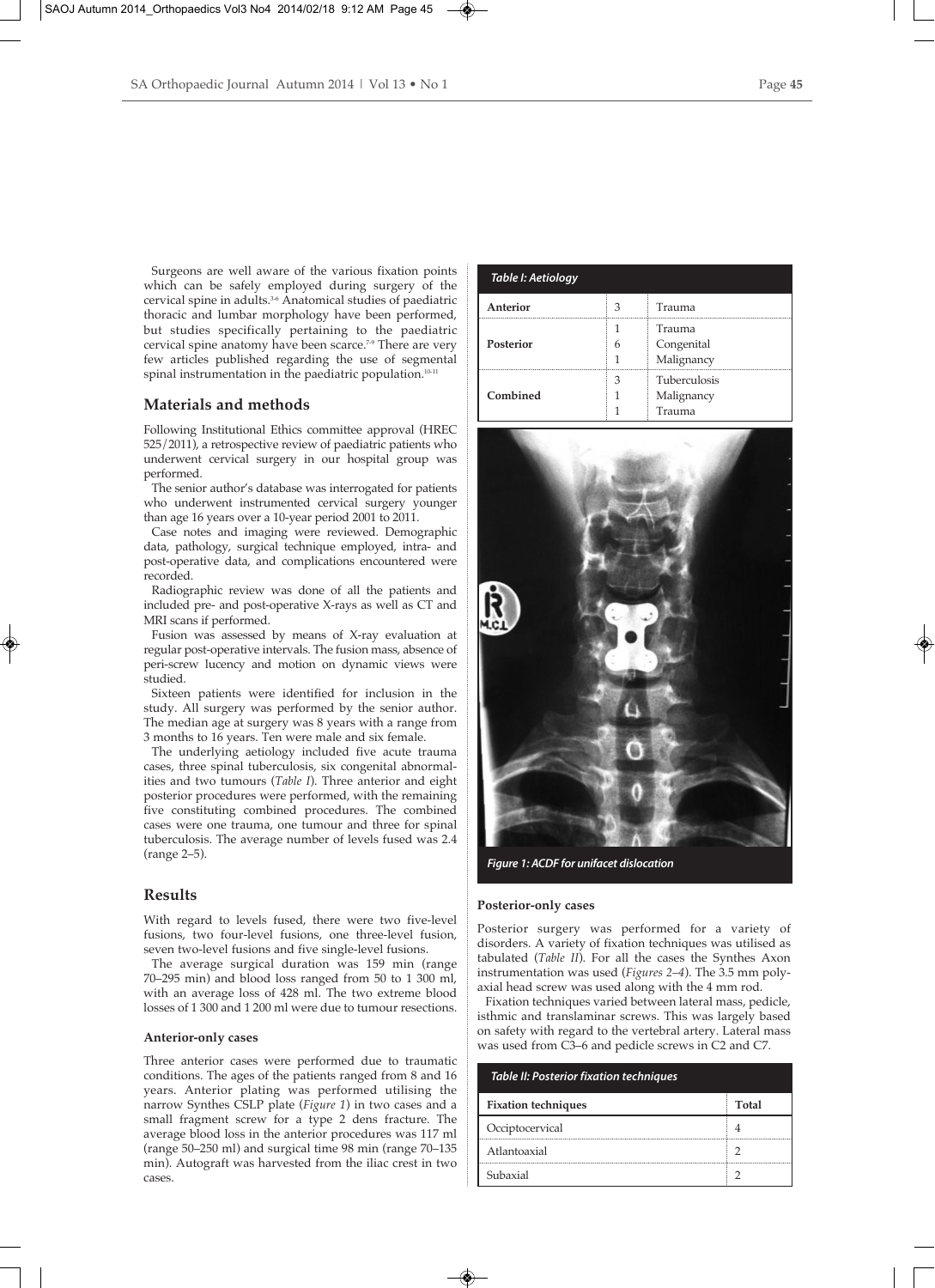



*Figure 4: Posterior instrumented fusion after tumour resection*

A skull plate was used in the occipitocervical cases. In six of the posterior cases, autograft was used and in two cases demineralised bone matrix allograft. The average blood loss and surgical time was 306 ml (range 50–1 200 ml) and 131 min (range 75–250 min) respectively.



*Figure 2: Atlantoaxial fusion for os odontoidum Figure 3: Posterior instrumented fusion after tumour resection*

The average age of patients who underwent posterior surgery was 8.2 years (range 3 months–16 years).

In a 7-year-old with a C7/T1 unifacet dislocation but neurologically intact, a small dural tear was identified on exposure. This was successfully stopped with local measures.

Transcranial motor-evoked spinal cord monitoring (NIM Medtronic) was used when available and deemed necessary. A patient with severe myelopathy due to a congenital occipito-cervical deformity and basilar invagination demonstrated immediate improvement in both conduction velocity and amplitude upon reduction of the dens from the foramen magnum. This was done by means of distraction between the skull plate and C2 screws demonstrating an advantage of secure modular instrumentation.

## **Anterior and posterior combined cases**

Five patients received combined anterior and posterior procedures for a variety of conditions. Ages ranged from 5 to 16 years with an average age of 11 years. Levels fused ranged from two to five levels. All surgery was performed in a single sitting with an average blood loss of 975 ml (range 300–1 300 ml) and surgical time of 248 min (range 210–295 min).

Anterior procedures in the combined group all consisted of corpectomy with fibula allograft reconstruction. In two patients a CSLP plate was used as an adjunctive fixation. All cases were followed by additional posterior techniques varying between lateral mass and pedicle screws using the Axon system as described above (*Figure 5*).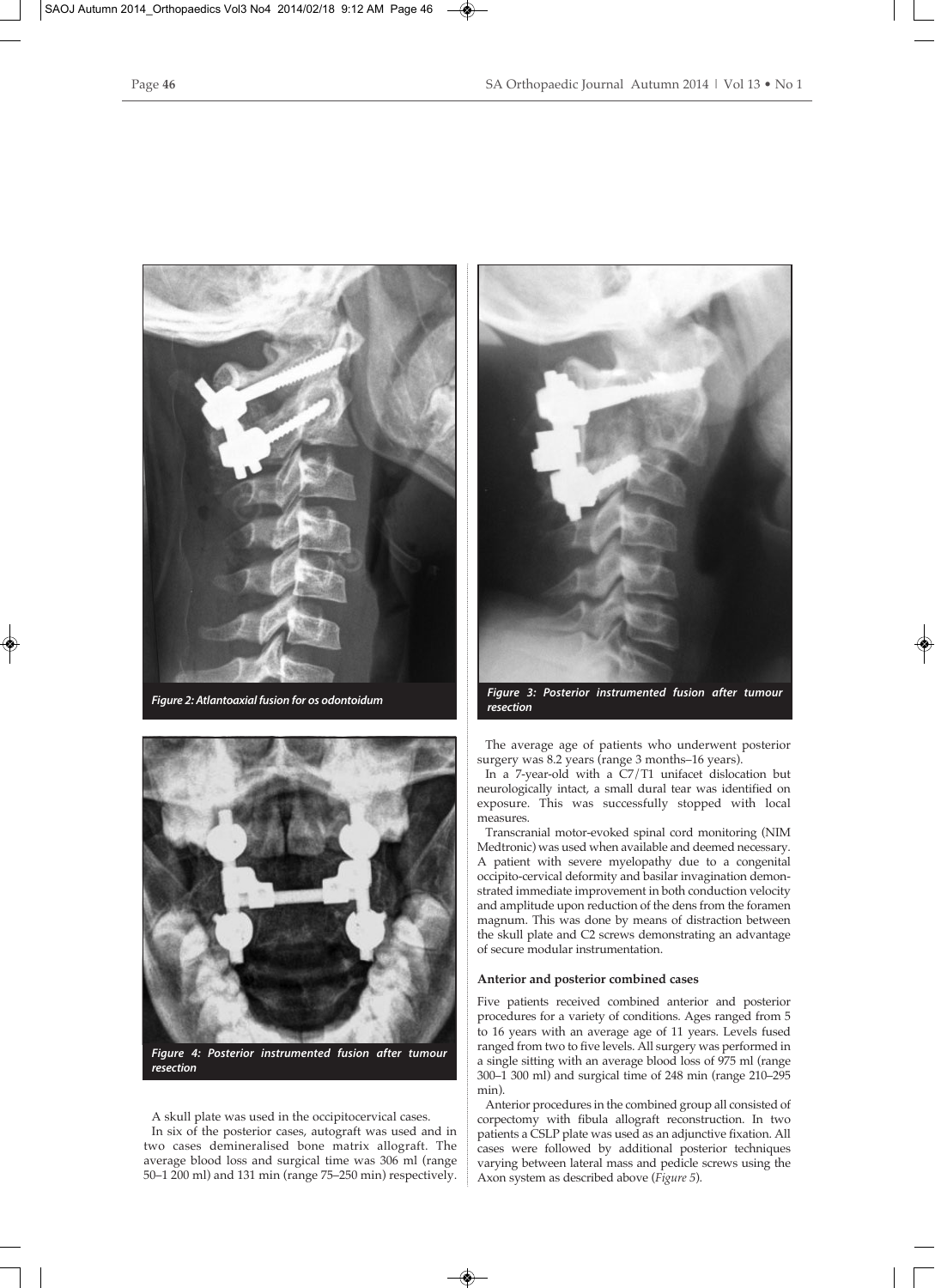

*Figure 5: C6–T1 fusion for bifacet dislocation*

## **Complications**

There were two unintentional durotomies intra-operatively. These were due to root sleeve injuries while mobilising adherent annulus. Both were managed successfully with Duraseal sealant intra-operatively.

One patient developed a post-operative superficial posterior wound sepsis that resolved with oral antibiotics. Another case presented with a draining sinus in the anterior surgical scar area seven years after the initial surgery. Surgical exploration revealed no connection between the abscess and the plate. The plate was removed anyway and the sepsis resolved with oral antibiotics.

There was one post-operative death. This was a 3-monthold Conradie-Hunerman patient with C1–2 instability and respiratory drive impairment due to severe myelopathy which was initially missed. A posterior C0–3 fusion with skull plate and rods secured with sublaminar sutures (*Figure 6*). The C1 arch was resected. There was some initial improvement in motor function but he remained ventilatordependent. He died in ICU from a chest infection some 4 months later.

## **Outcome**

All patients achieved radiological fusion by 6 months' followup. There was no migration or failure of the instrumentation. Post-operative imaging consisted mostly of X-rays, except when CT scans were indicated to assess instrumentation position or union (*Figure 7*). In the two CT scans, all instrumentation was confirmed to be adequately placed.

No patients or parents reported any complaint with regard to swallowing, dysphagia, dysphonia or any other instrument-related complaints.

# **Discussion**

There is abundant literature available regarding the use of modern segmental instrumentation in the paediatric thoracic and lumbar spine.10-12 The article published by Hedequist in *Spine* (2008) is the first article to describe the use of modern segmental instrumentation other than transarticular screws in the paediatric population.

Literature has shown that the use of modern instrumentation delivers a more rigid fixation with predictable anatomic reduction and good fusion rate compared to older techniques such as Halo fixation and onlay fusions. The use of segmental spinal instrumentation however has not enjoyed the same popularity in the paediatric cervical spine despite the advantages it has over older techniques. Advantages of increased stability, union rate, and a decreased need for external immobilisation are all factors to be considered when choosing modern implants over older technology.

Early use of transarticular screws in paediatric patients has been described.<sup>13,14</sup> Only one study has studied the successful use of modern segmental instrumentation in the paediatric cervical spine.<sup>11</sup> Hedequist used a variety of pedicle and lateral mass screws, anterior cervical and occipito-cervical plates and modern cages.



*Figure 6: Occipitocervical fusion in a 3-month-old patient*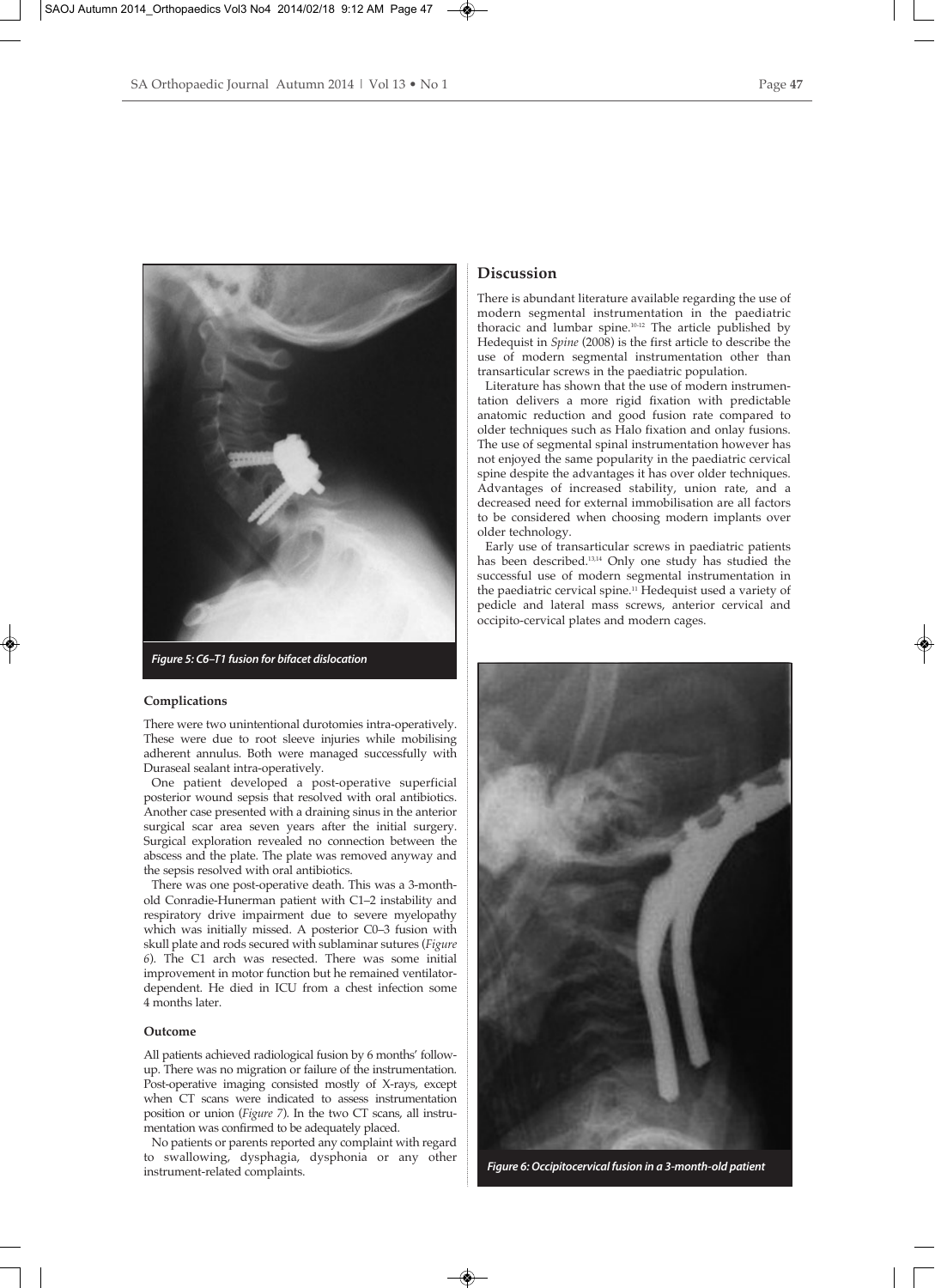Although their study also consisted of a small number of patients it showed that excellent results can be obtained with the use of modern segmental instrumentation while no instrumentation-related complications were encountered.

One of the main factors that prevented the popularisation of the use of segmental instrumentation is the size of the paediatric cervical vertebrae and pedicles. Despite numerous anatomical studies of paediatric thoracic and lumbar pedicle sizes, few articles have been published regarding the cervical pedicle anatomy.<sup>9,15</sup>

Vara and Thompson in 2006 shed light on the morphology and development of the paediatric cervical pedicle using cadaveric specimens.9 Kanna *et al* performed a radiological study of paediatric pedicle size by obtaining measurements from CT scans of the paediatric cervical vertebrae.<sup>7</sup> Vara looked at five parameters, namely the pedicle axis length (PAL), pedicle length (PL), pedicle width (PW), anteroposterior cervical spinal canal diameter, and interpedicular distance. The parameters measured were performed in the same fashion as in other anatomical studies.<sup>16,17</sup>

Vara found that pedicle axis length was longest at C3, and shortest at C7 for all age groups. Mean pedicle axis length increased with time from 23.6 mm at C3 at 3 years to 33.2 mm at 18 years of age and from 22.4 mm to 32.9 mm at C7 respectively.

Vara also studied the contribution of each component to the overall pedicle axis' length and how this changed by skeletal maturity, expressing it as a percentage. The vertebral body's contribution increased over time from 39 to 45%, the lateral mass remained constant at 29 to 31%, and the pedicle's contribution decreased from 33 to 25%.

Zindrick noted a 70% increase in pedicle axis length between 3 years and skeletal maturity, and that the interpedicular distance is 87% of adult size by age 4 years. Minimal growth occurred in the AP diameter after 3 years of age. From this they concluded that the growth of the pedicle was lateral to the spinal canal and did not encroach on the canal itself.18

Mean pedicle length increased at C3 from 6.3 mm at 4 years to 7.5 mm by 18 years. The mean pedicle length stayed the same at the level of C7 regardless of age. Pedicle width at C3 increased from 3 mm to 4.3 mm between 3 to 18 years and from 4.3 to 6.1 mm at C7. Kanna *et al*, in their radiological study of paediatric pedicle sizes, found that by the age of 5 years 75% of patients have obtained adult pedicle dimensions.<sup>7</sup>

Antero-posterior cervical spinal canal diameter stayed the same throughout age 3 to 18 years.

There was a statistically significant increase of interpedicular distance over time for all vertebral levels. Mean interpedicular distance increased at C3 from 18.1 mm (age 3 years) to 22.3 mm (age 18 years). At C7 this increased from 19.9 mm to 24.9 mm respectively for the same ages.

Wang found that the canal diameter increases at the C2 vertebral level from 12.8 mm at six months to 16 mm at 13 years and remained constant for male patients. For females the values were 12.3 mm and 15.8 mm respectively. At C5 in male subjects the level increased from 12.74 mm to 15.67 mm, and in female subjects from 12.26 mm to 15.22 mm.<sup>15</sup>

The median Torg ratio (ratio of the canal diameter to the vertebral body diameter) at C5 was 1.47 at three months and 1.06 by maturity. In all the studies pedicle width did increase slightly, but no increase in length was noted.



*Figure 7: Post-operative CT scan confirms screw position*

One can conclude from these studies that if meticulous technique is applied, modern spinal instrumentation can be used in the paediatric cervical spine.

The question of instrumentation removal after successful fusion is vexing. A simplistic answer would be to remove it but in our environment this is logistically challenging. Although we offer to remove the instrumentation once a solid fusion is visible, it is not always done. The advantage is really philosophical in that the child may require further surgery as an adult, when well-buried paediatric instrumentation will be difficult to deal with. We did not see instrumentation migration in our follow-up. We try and avoid cross-links and believe that this allows the instrumentation to move with the slowly expanding anatomical structures.

The use of post-operative supportive orthosis was based on the surgeon's confidence in his fix. Generally it was felt not to be required.

Despite our small sample size it was shown that the use of modern spinal instrumentation in the paediatric cervical spine can be performed safely. No instrumentation-related complications were encountered.

It is the opinion of the authors that it is not mandatory to obtain CT scans pre-operatively to assess if the anatomy is adequate for screw placement. If however CT scans were performed for other indications the anatomy was studied.

In conclusion, the use of modern segmental instrumentation in the paediatric cervical spine is a viable and safe option. However, a thorough understanding of the anatomy and meticulous surgical technique is required to perform the surgery safely.

*No funding was received from any institution for the writing of this article nor was there any conflict of interest.*